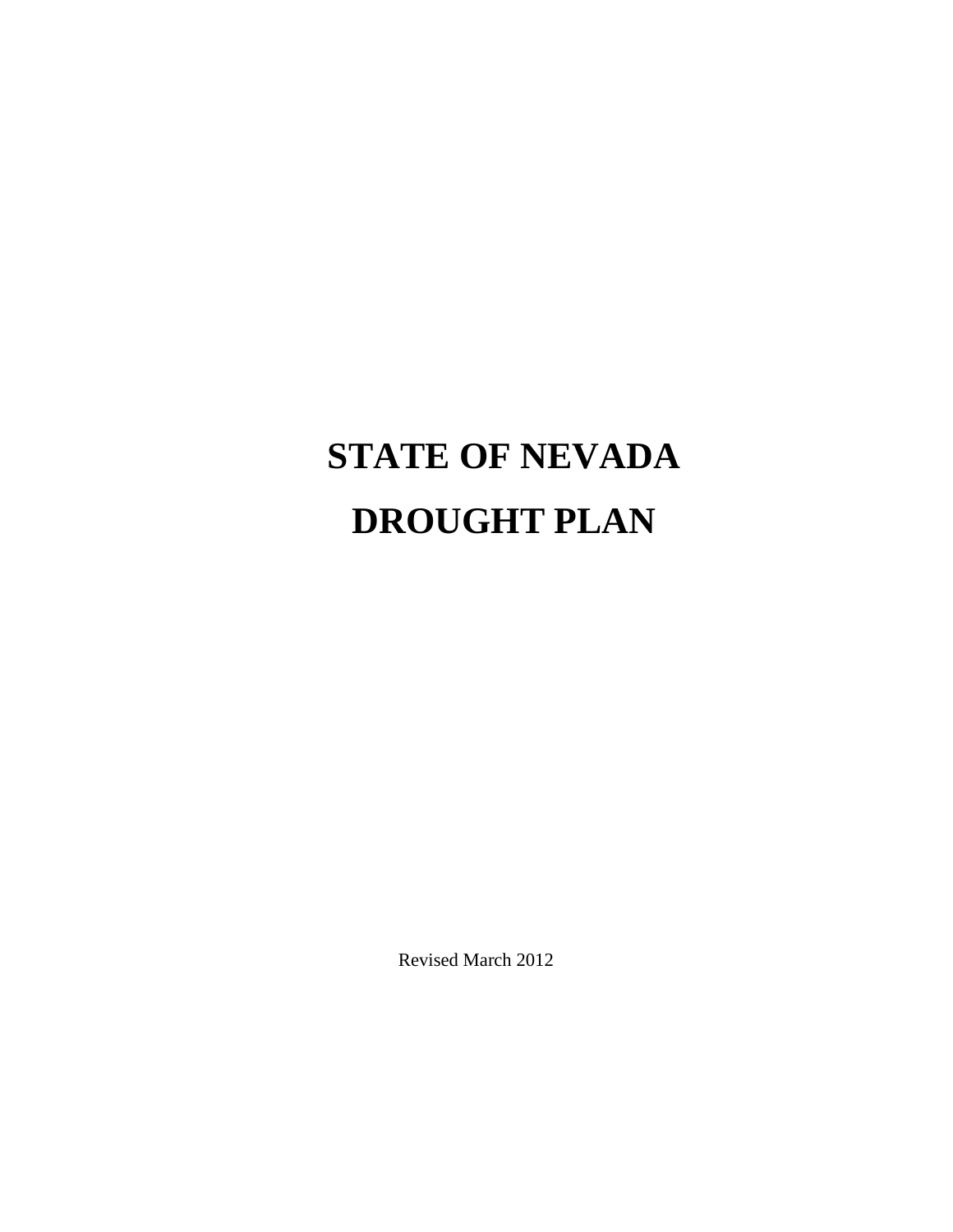#### **Executive Summary**

This State Drought Plan establishes an administrative coordinating and reporting system between agencies to appropriately respond and provide assistance to address drought and mitigate drought impacts. After outlining the significance of drought and types of drought encountered, this Plan identifies a system used in monitoring the magnitude, severity and extent of drought within the state on a county-by-county basis. It establishes a framework of actions based on three stages of drought response: Drought Watch (Stage #1), Drought Alert (Stage #2) and Drought Emergency (Stage #3).

The Drought Response Committee, comprised of representatives from the State Climate Office, Division of Water Resources and Division of Emergency Management, is involved throughout each of these stages and is responsible for monitoring drought conditions, collecting data associated with drought, overseeing intergovernmental coordination, disseminating information, reporting to the Governor and working with the State Emergency Operation Center on drought response (if applicable). The Drought Response Committee may establish *ad hoc* Task Force(s). Members of Task Force(s) will serve as experts in the drought affected region, serve as liaisons to local or federal government and collect needed information about the actual and/or projected impacts of the drought. If a drought reaches Stage #3 Drought Emergency, upon the decision of the Governor, the Division of Emergency Management may activate the State Emergency Operations Center. This Center will be advised by the Drought Response Committee, making drought response policy recommendations as needed, supporting local drought emergency response efforts and carrying out the Governor's policies.

Jason King, P.E. State Engineer Division of Water Resources

\_\_\_\_\_\_\_\_\_\_\_\_\_\_\_\_\_\_\_\_\_\_\_\_\_

Christopher B. Smith, Chief Division of Emergency Management

\_\_\_\_\_\_\_\_\_\_\_\_\_\_\_\_\_\_\_\_\_\_\_\_\_

Kate A. Berry, Director State Climate Office

\_\_\_\_\_\_\_\_\_\_\_\_\_\_\_\_\_\_\_\_\_\_\_\_\_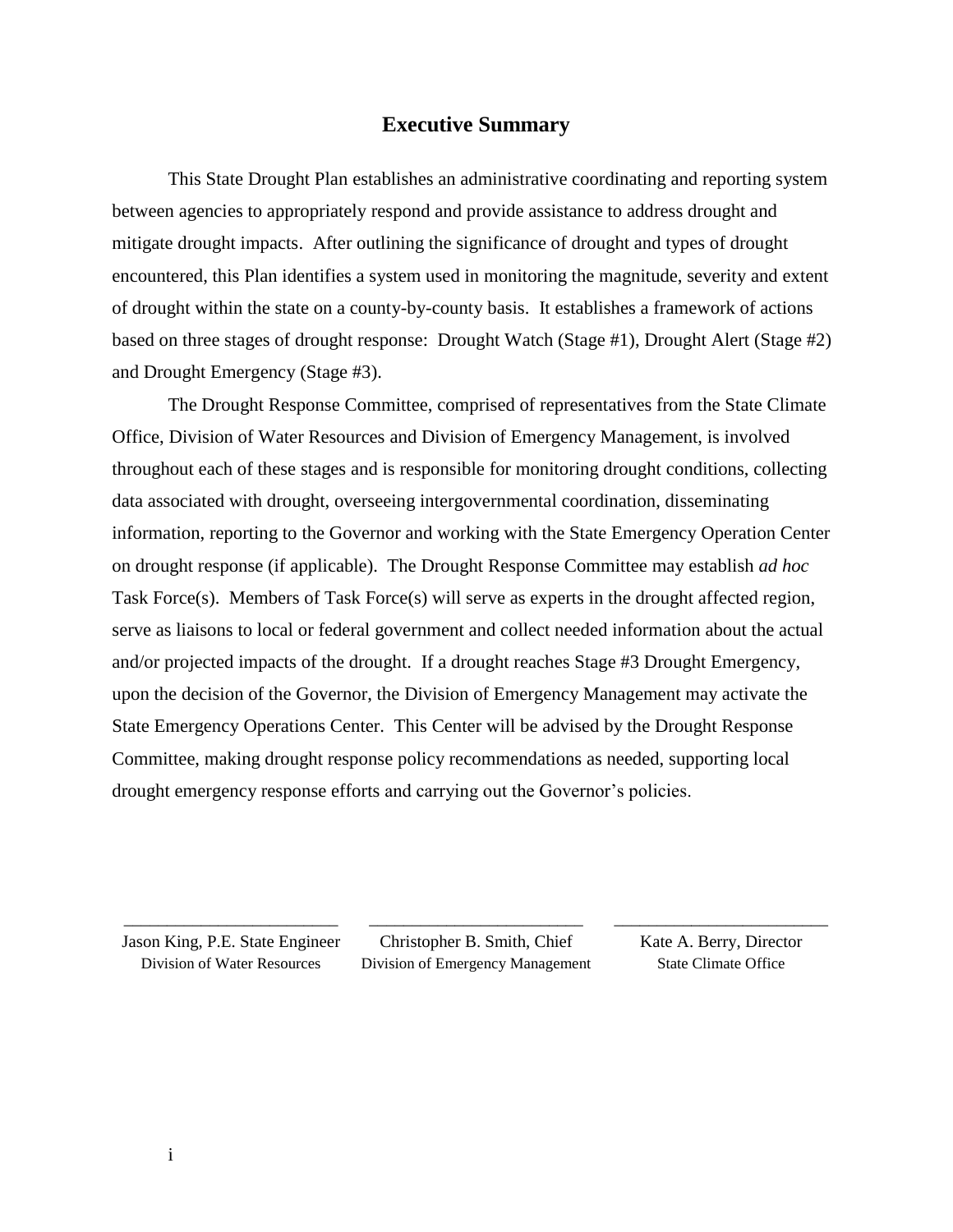## **1. Drought**

Drought is a complex physical and social phenomenon of widespread significance. Drought is not usually a statewide phenomenon; differing situations in the state make drought local or regional in focus. Despite all the problems droughts have caused, drought has proven difficult to define. There is no universally accepted definition because drought, unlike flood, is not a distinct event and drought is often the result of many complex factors acting on and interacting within the environment. Complicating the problem of a drought definition is the fact that drought often has neither a distinct beginning nor end. It is recognizable only after a period of time and, because a drought may be interrupted by short spells of one or more wet months, its termination is difficult to recognize. The most commonly used drought definitions are based on: 1) meteorological and/or climatological conditions, 2) agricultural problems, 3) hydrological conditions, 4) economic considerations and 5) induced drought problems. Each type of drought will vary in severity, but all are closely related and caused by lack of precipitation.

#### **1.1 Meteorological Drought**

Meteorological drought is often defined by a period of well-below-normal precipitation. The commonly used definition of meteorological drought is an interval of time, generally of the order of months or years, during which the actual moisture supply at a given place consistently falls short of climatically appropriate moisture supply.

#### **1.2 Agricultural Drought**

Agricultural drought is typically defined as a period when soil moisture is inadequate to meet evapotranspirative demands so as to initiate and sustain crop growth. Another facet of agricultural drought is deficiency of water for livestock or other farming activities.

### **1.3 Hydrologic Drought**

Hydrologic drought refers to periods of below-normal streamflow and/or depleted reservoir storage.

#### **1.4 Economic Drought**

Economic drought is a result of physical processes but concerns the areas of human activity affected by drought (e.g., municipal water supply shortages). The human effects,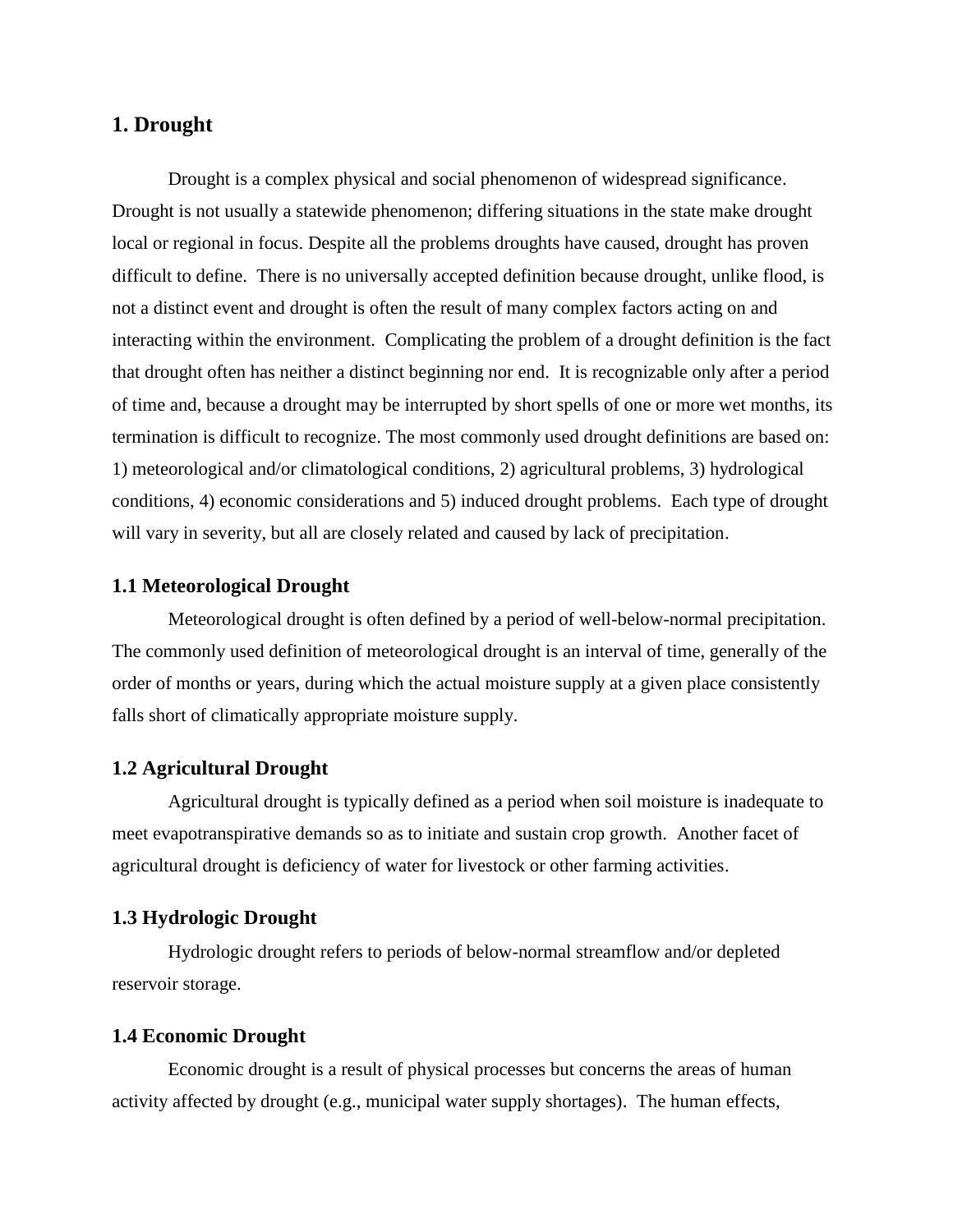including the losses and benefits in the local and regional economy, are often a part of this definition.

## **1.5 Induced Drought**

Induced drought is a condition of shortage which results from over-drafting of the normal water supply. The condition is aggravated by negative precipitation experience and below normal streamflow or aquifer recharge. An induced drought is brought about by introducing agricultural, recreational, industrial or residential consumptions into an area which cannot naturally support them.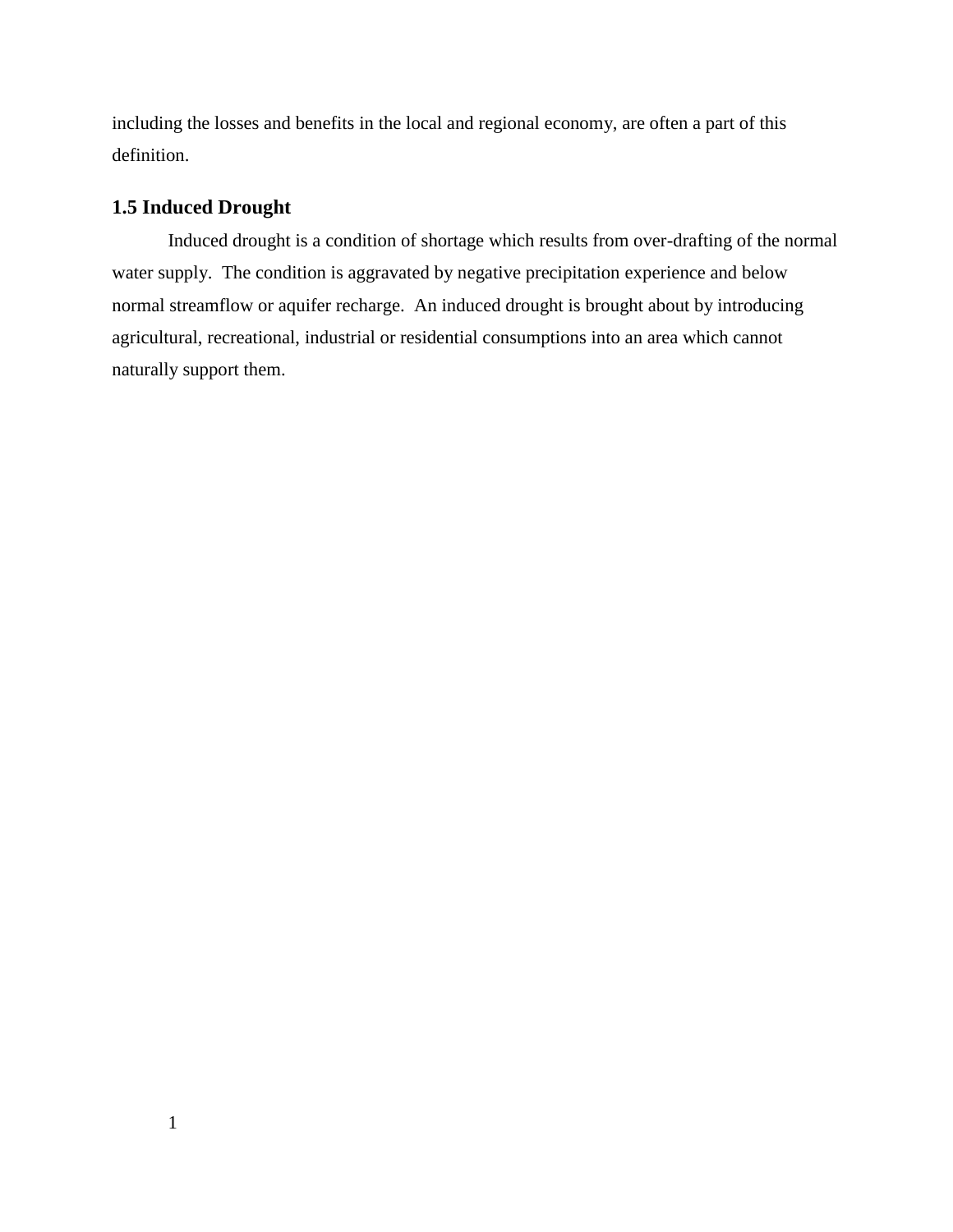## **2. Drought Monitoring System**

While lower than normal precipitation is usually the cause of specific problems creating a drought situation, a drought condition is not simply a lack of rainfall or snow accumulation but can also be related to deficiencies in soil moisture and ground-water; lack of surface water in streams and rivers; and/or reduction of surface water stored in lakes and reservoirs. A number of factors are involved in determining if a drought exists and its severity for a given region: precipitation, snowpack, soil moisture, streamflow, surface water storage, and groundwater levels.

The US Drought Monitor is an independent and scientific approach that synthesizes multiple indices and impacts and is updated weekly. It integrates varies types of drought, with a particular emphasis on meteorological, agricultural, and hydrological drought. The US Drought Monitor is coordinated through the National Drought Mitigation Center at the University of Nebraska, Lincoln, with input and support from a number of federal, state, and local partners nationwide. To identify the initial stages of drought, the US Drought Monitor will be applied to counties in the State of Nevada. There are five drought intensity categories identified in the US Drought Monitor:

- D0 Abnormally Dry
- D1 Drought Moderate
- D<sub>2</sub> Drought Severe
- D<sub>3</sub> Drought Extreme
- D<sub>4</sub> Drought Exceptional

Issues posed by economic drought and induced drought will also be taken into account when moving into the third drought stage outlined in the following sections.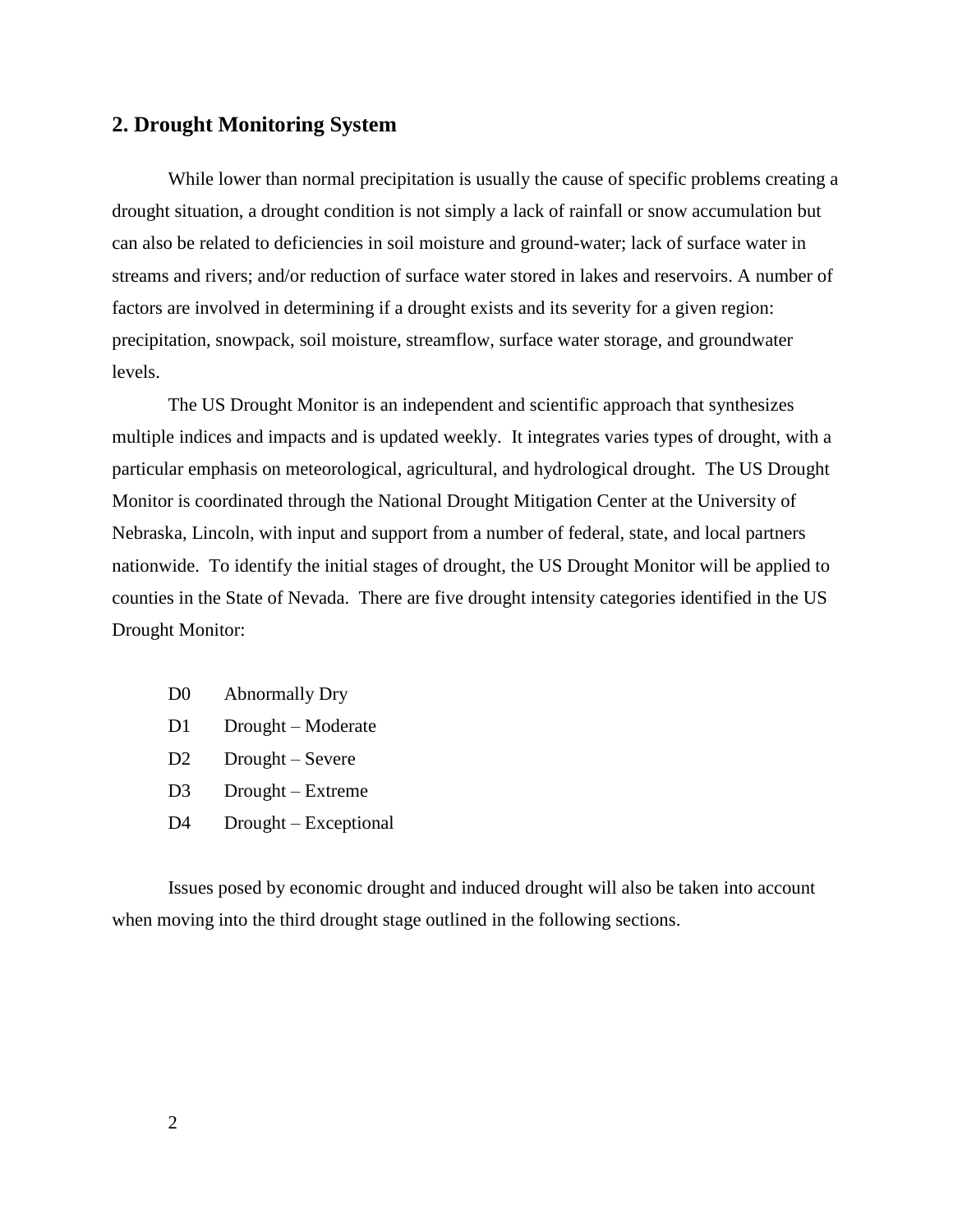## **3. Measures Initiating Action**

The Drought Response Committee is comprised of a representative from the Office of the State Climatologist, the Division of Water Resources, and the Division of Emergency Management. Drought Response Committee members remain in contact and, if it is determined that a Watch Stage exists for any counties, then the Nevada State Climatologist will call a meeting of the Drought Response Committee. Reports to the Governor are generated by the Drought Response Committee whenever there is a change in drought stage and throughout Drought Alert and Drought Emergencies stages.



## Ongoing Monitoring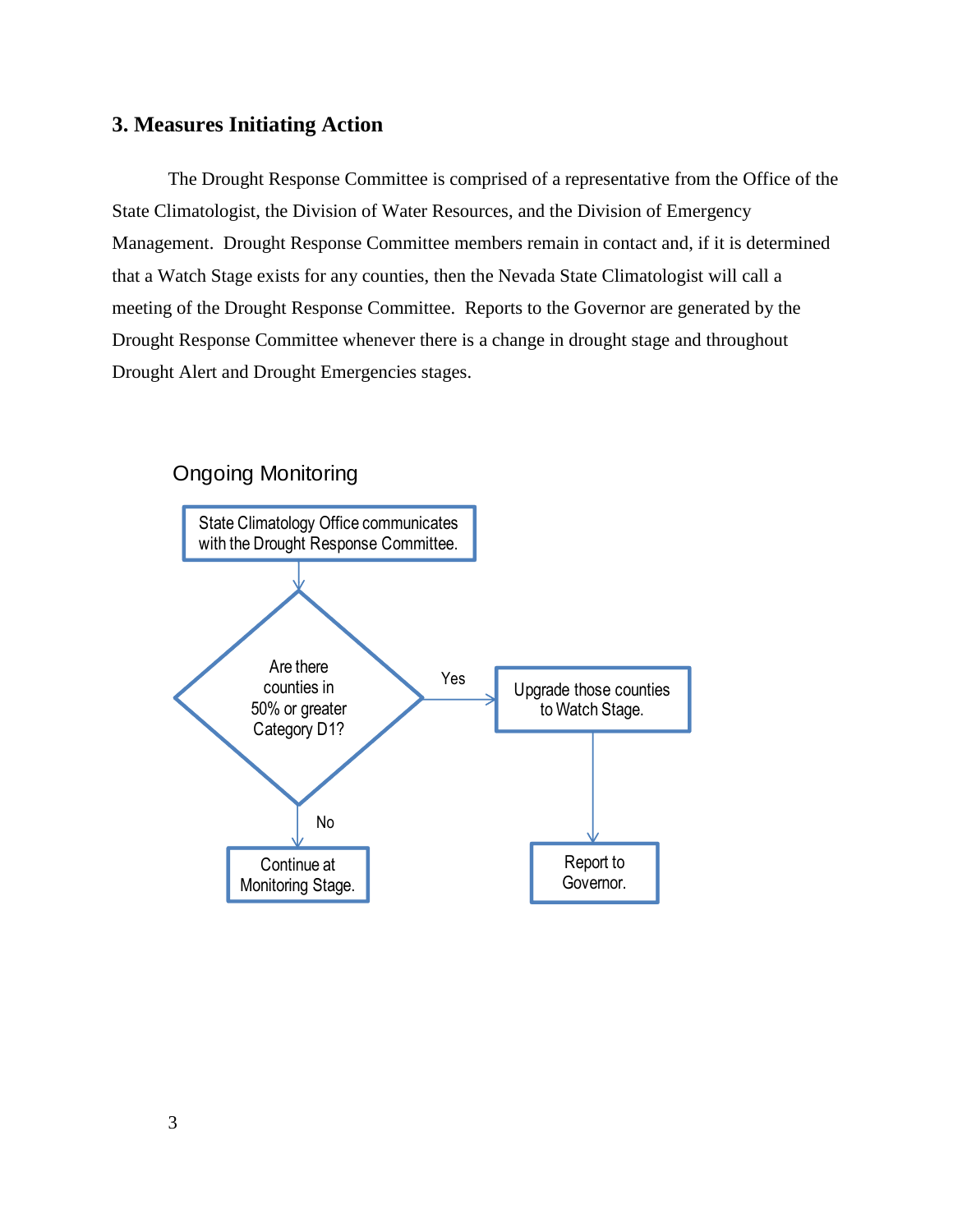#### **3.1 Drought Watch Stage**

The Drought Watch Stage (Stage #1) begins when 50% or more of a county is classified as D1 (drought – moderate) in the Drought Monitor. During the Drought Watch Stage, the Drought Response Committee will assemble to monitor conditions within the area. The Drought Response Committee will monitor trends and serve as sources of technical information for state and local decision-makers, as well as for the public and media. The Drought Response Committee is composed of the directors (or their designees) of the State Climate Office, the Division of Water Resources, and the Division of Emergency Management. The chair of the Drought Response Committee will be the director of the State Climate Office.

Drought Impact Task Forces are *ad hoc* groups formed by the Drought Response Committee to act as experts in the drought affected region, serve as liaisons to local or federal government, and provide information needed for dissemination to decision-makers and stakeholders. Task Forces may be expanded or restricted as needed to suit the needs of the situation. Multiple small Task Forces (coordinated through the Drought Response Committee) may be more effective than a single large Task Force. This formation is optional at the Drought Watch stage, but is likely to be necessary at the Drought Alert Stage.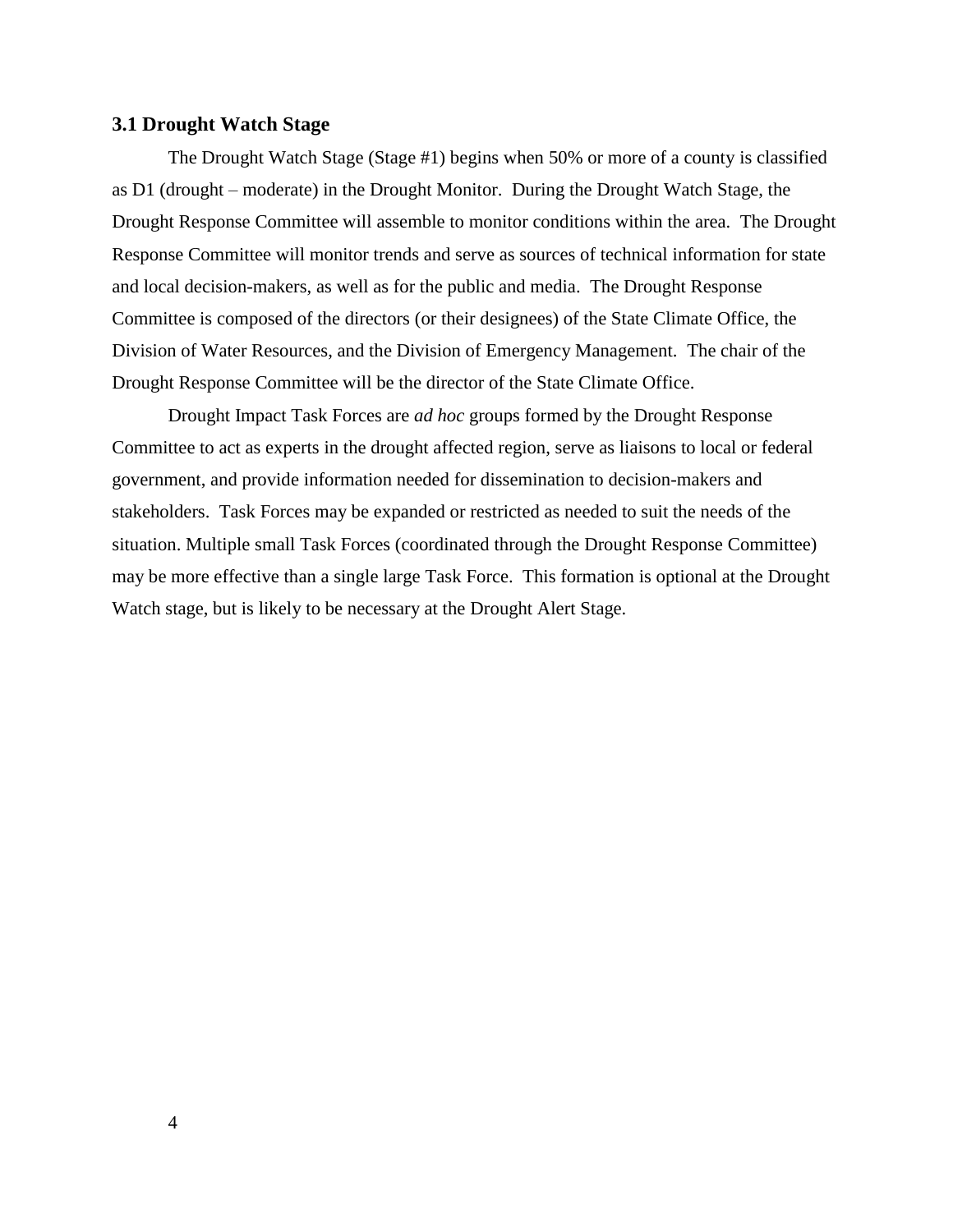

# 1. Drought Watch Stage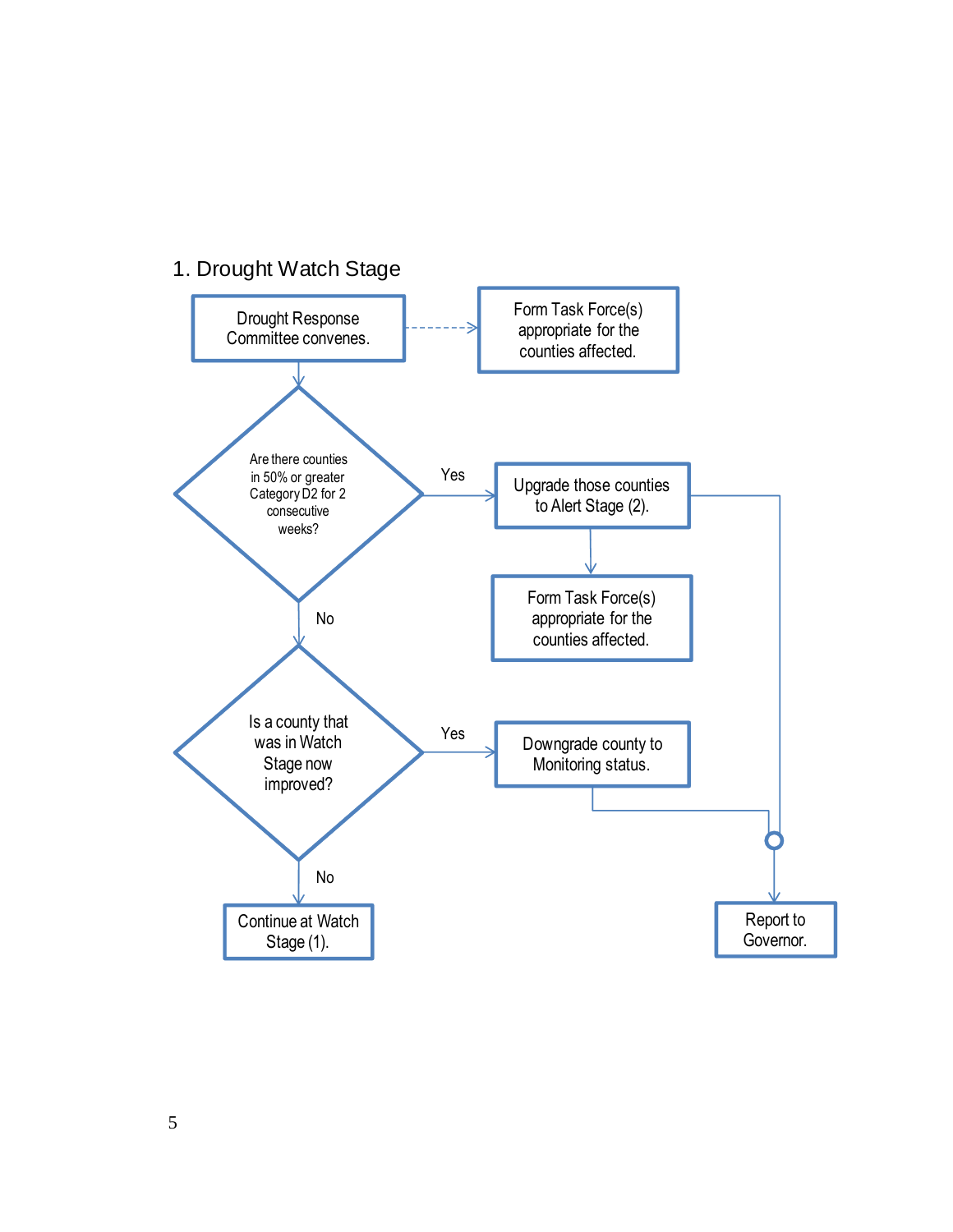#### **3.2 Drought Alert Stage**

The Drought Alert Stage (Stage #2) occurs when 50% or more of a county is classified as D2 (drought – severe) or higher in the Drought Monitor for a minimum of two weeks. The Drought Response Committee will appoint the appropriate task force(s), on an *ad hoc* basis, in this stage. Task force members must be able to speak for their agencies or organizations and have authority to make reasonable commitments toward effective cooperation and coordination. A Task Force(s) may assess actual and projected impacts on the state's economy, agriculture, and/or fish and wildlife resources in the area impacted by the drought. The chair of a Task Force will report regularly to the Drought Response Committee with details concerning the drought extent, magnitude, and impacts and will provide information about drought mitigation measures being taken by public agencies or private individuals or organizations.

The Drought Response Committee will monitor the progress of Task Forces, and evaluate the adequacy of data collection, procedures, and reports. Further, the Drought Response Committee will collate information from individual Task Forces in order to develop its own assessments, projections, and trends. The Drought Response Committee will oversee intergovernmental coordination, including federal agency actions, and make timely reports on the status of the drought and response activities to the Governor, other state leaders, the media, and the public.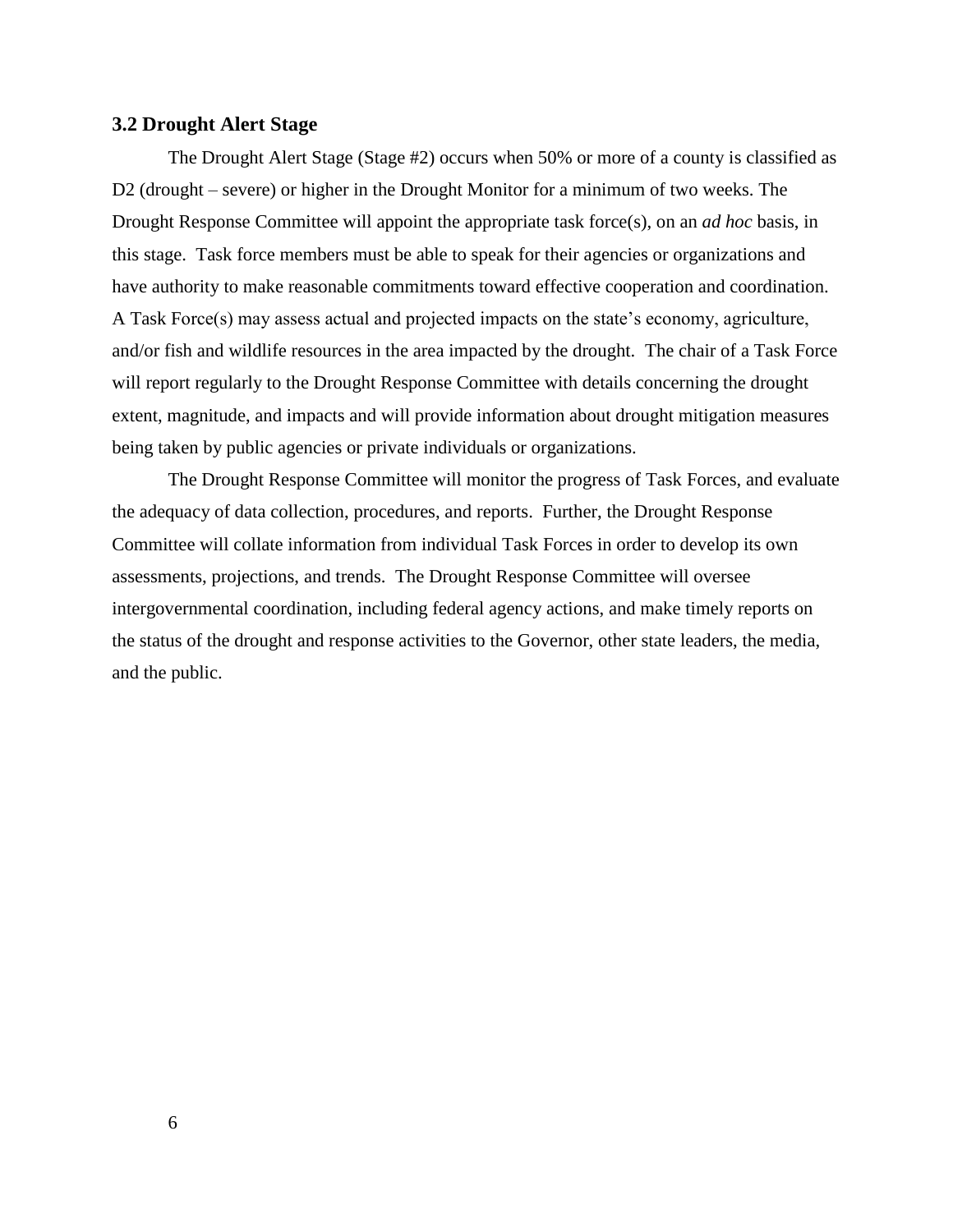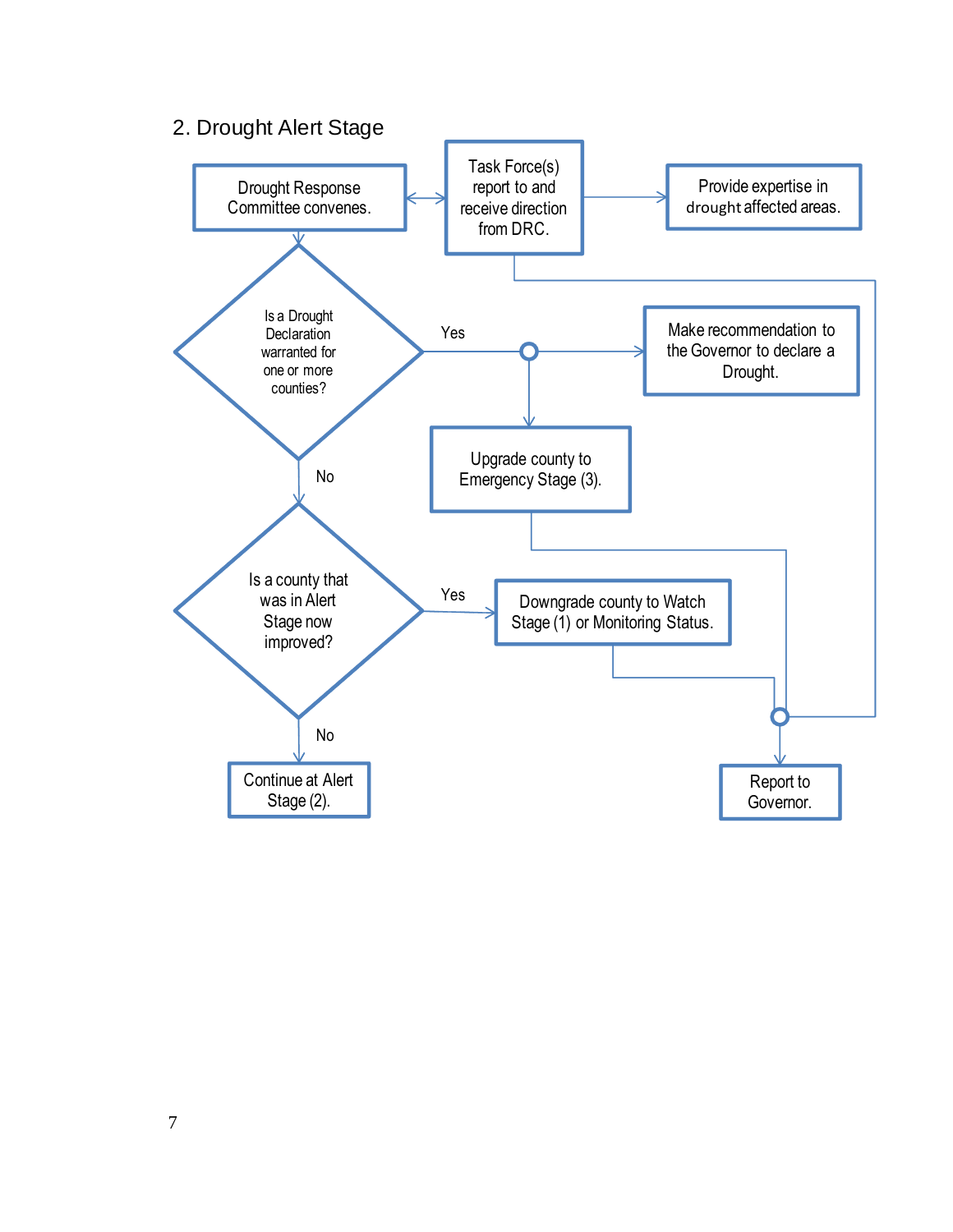#### **3.3 Drought Emergency Stage**

The Drought Emergency Stage (Stage #3) begins after the Drought Alert Stage. This stage begins when the Drought Response Committee makes a recommendation, based on information from the Tasks Force(s) and other sources, that a drought should be formally declared for affected counties. The Drought Response Committee determines whether a critical situation exists or when it becomes obvious that existing state resources and strategies are insufficient to deal with the growing problems and needs. Upon making the recommendation, the Drought Response Committee alerts the Governor that identified portions of the state are experiencing a Drought Emergency.

The issue of whether to formally declare a drought is both controversial and important. The State of Nevada will approach formal declaration with caution. Formal designation may not substantially reduce economic impacts and may cause serious economic impacts on tourism, agriculture, finance, and other industries. Unless a drought situation is expected to be of extreme magnitude, the safest approach is to aid county and local governments in determining their own situations. In many cases existing networks and processes of public agencies, water system managers, and experts are available to assess and address particular needs. The criteria for such a recommendation is not as rigidly defined as it is for earlier stages, since the need is dictated by local and specific conditions and based on reporting and recommendations of the Drought Response Committee and Task Force(s). The declaration of a Drought Emergency signifies that conditions are present that may produce negative impacts in certain counties or regions. The Drought declaration may be a trigger point for federal resources. If the drought conditions persist to an extraordinary level, it may negatively impact a county to the point that it exhausts local resources available to respond to the emergency, the affected county may elect to execute a disaster declaration.

In the Drought Emergency Stage, the Drought Response Committee prepares a press release for the Governor. The Governor then may activate the State Emergency Operations Center (SEOC). The SEOC will be overseen by the director of the Division of Emergency Management (or designee) and will coordinate with directors (or their designees) of the Nevada State Climate Office and the Nevada Division of Water Resources as lead responsible agencies, so that continuity of response efforts is maintained.

8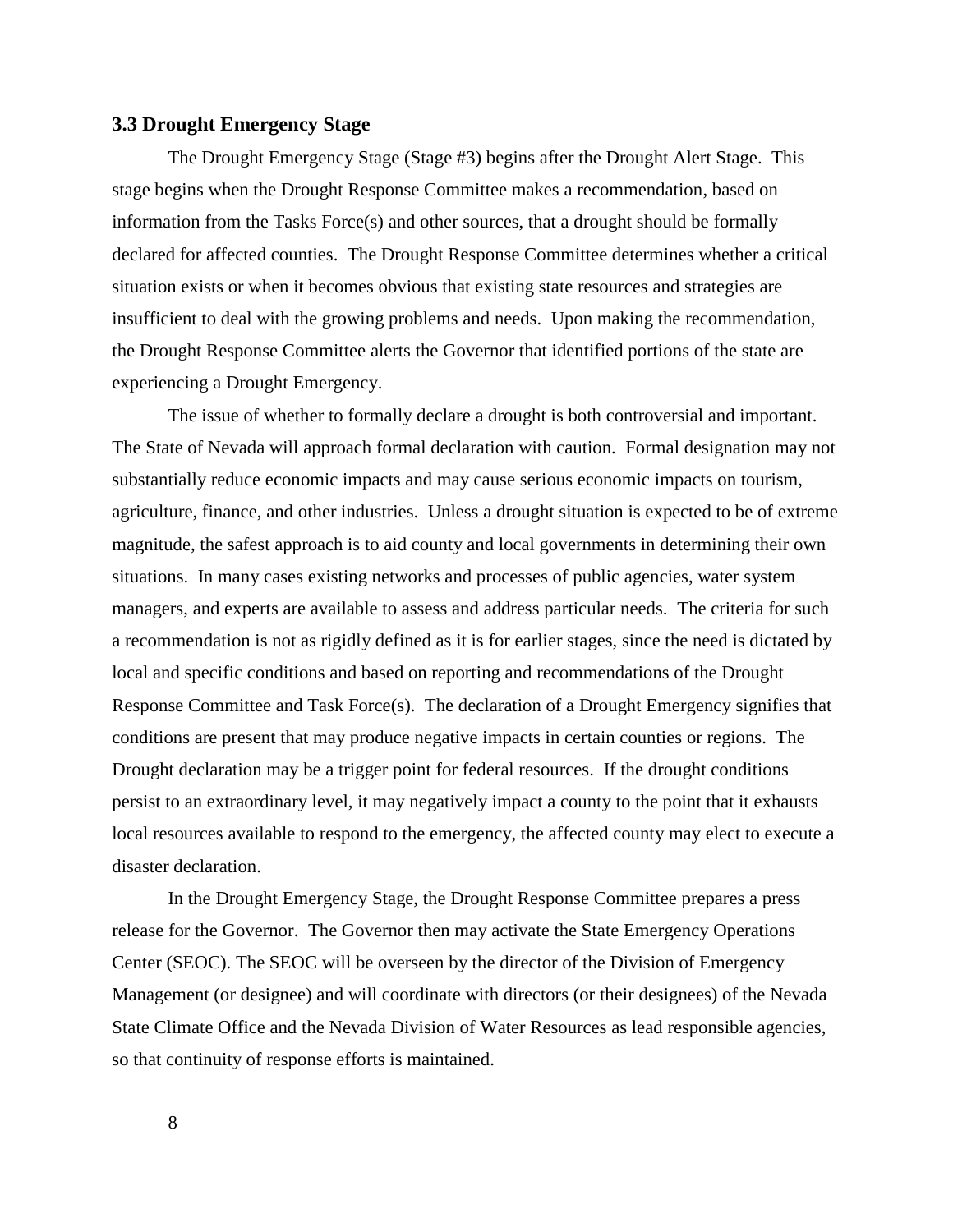Under a Drought Emergency declaration the Division of Emergency Management, acting in its authority in accordance with Nevada Revised Statute (NRS) 414 and the State Comprehensive Emergency Management Plan (SCEMP), will coordinate state response efforts and make mitigation, response and recovery recommendations to affected counties. The Division of Emergency Management coordinates the state's resources through the State Emergency Operations Center (SEOC) to support local drought emergency response efforts and to carry out the Governor's policies. The Division of Emergency Management may also request support and resources from federal agencies such as the U.S. Department of Agriculture, Bureau of Reclamation and Federal Emergency Management Agency and from non-governmental organizations such as the American Red Cross as needed based on the drought conditions and needs of the local jurisdictions.

Upon activation, the SEOC assumes a number of drought related responsibilities, including interagency and intergovernmental coordination and media relations. The SEOC reviews recommendations to address unmet needs from the Drought Response Committee and Task Forces and develops strategies to coordinate the delivery of resources through state mutual aid, state agencies, federal agencies, and non-governmental organizations. During the Drought Emergency stage, the SEOC directs the initiatives of the Drought Response Committee and Task Force(s). The Drought Response Committee will continue assessment activities and will provide advice and support to the SEOC, making drought response policy recommendations as needed through the duration of the drought. During the Drought Emergency stage, Tasks Force(s) will provide recommendations on possible mitigation solutions along with their assessments of the situation both to the Drought Response Committee and to the SEOC. Drought Response Committee duties take priority over the normal duties assigned to the Division of Water Resources.

The SEOC provides general policy direction and, as appropriate, makes policy recommendations to the Governor for his disposition (such as emergency funding requests and suggested legislative action). The SEOC may advise the Governor on the use of his emergency powers, including any requested data to support the Governor's request, if necessary, for a Secretarial or Presidential Disaster Declaration. The Governor will set the state's priorities, drought mitigation, response and recovery policy and resource allocation direction based on information and recommendations given to the Governor by the Drought Response Committee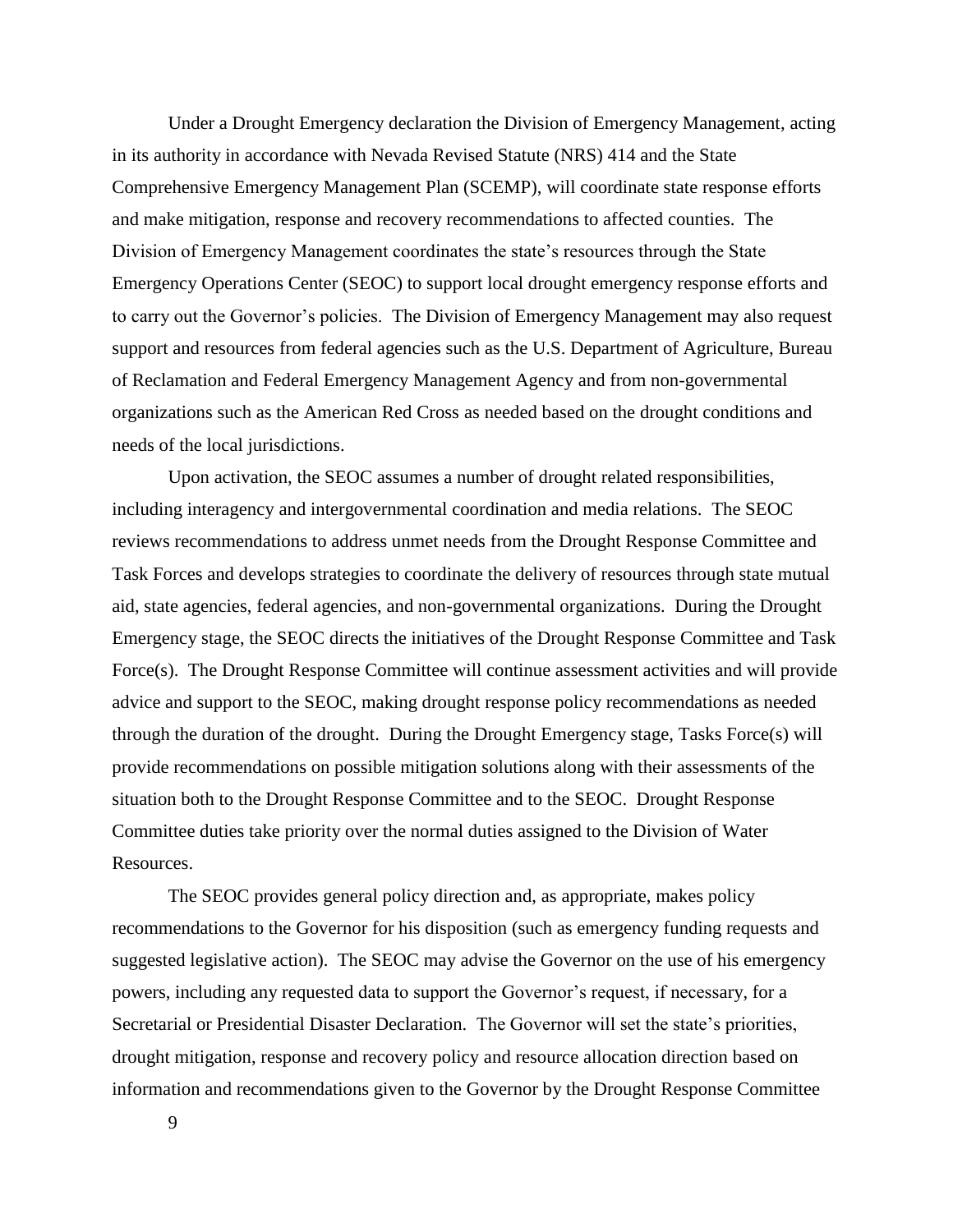and the needs of the affected local jurisdiction, county or tribe. The Governor engages with the state legislature when new authority and funding are necessary. If needs exceed the resources of the State, the Governor may request Federal Disaster Assistance. Federal assistance that does not need state action should be implemented when necessary without going through the Center.

## 3. Drought Emergency Stage